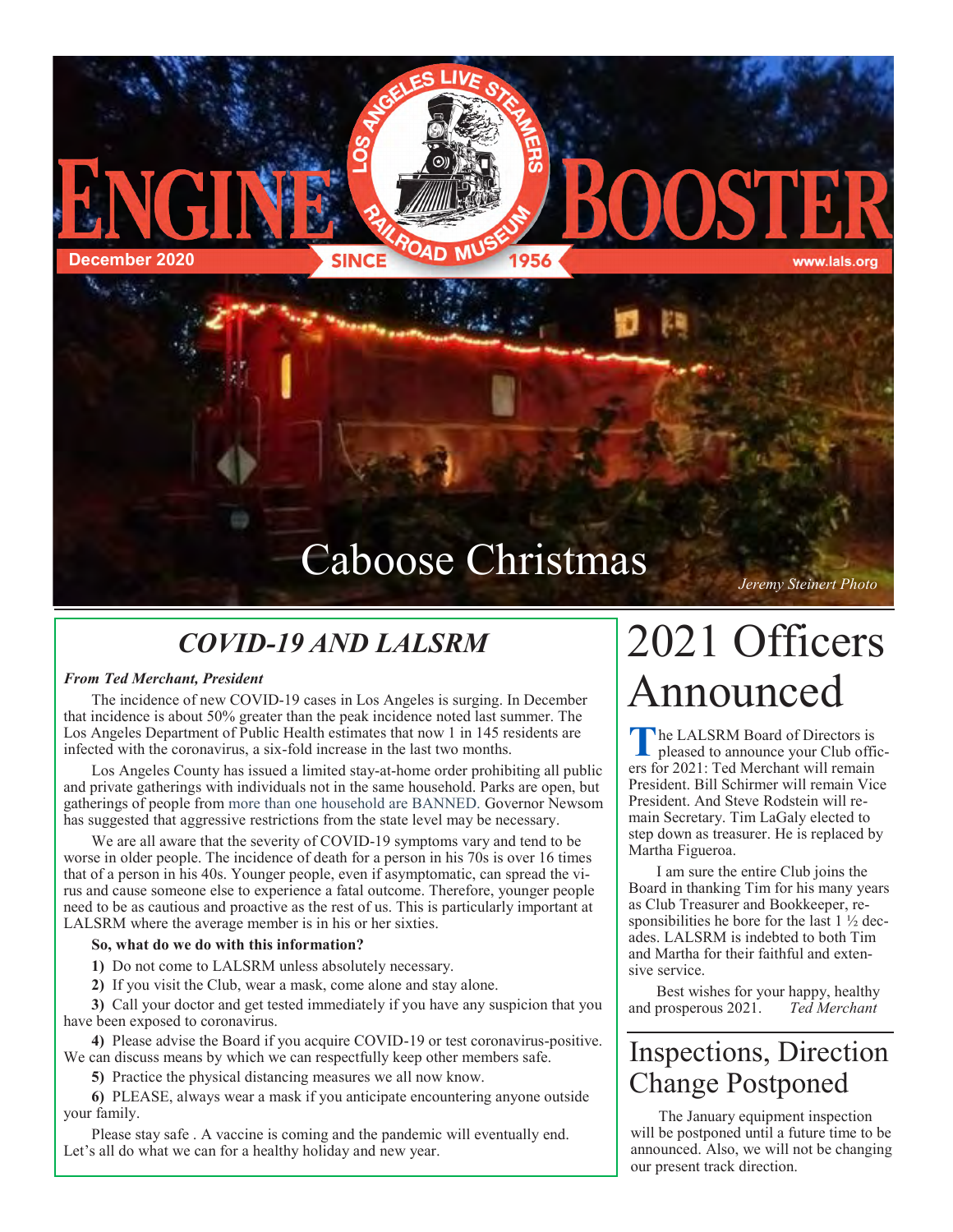### **Page 2 The Engine Booster**

## **SPLINTERS FROM THE BOARD**



#### **December 2020**

President Ted Merchant called the December BOD meeting to order. Due to the Coronavirus (COVID-19) the meeting was teleconferenced on Zoom, with participants connected by computer and cell phone. Seven of the Directors were present (Nick Suncin was unable to attend the meeting) as well as 41 members.

**President's Report:** Ted again mentioned that the December BOD meeting would follow the agenda, and once adjourned anyone was welcome to stay and talk informally.

Ted opened the meeting by reviewing the letter emailed to all of Club members on November 30<sup>th</sup> concerning COVID-19 and the stricter safety precautions. The entire Board agreed that the membership needs to follow the LALSRM COVID-19 safety procedures now in place.

Ted then presented the LALSRM officers for 2021, and they are as follows: Ted Merchant will continue as the President, Bill Schirmer will continue as the Vice-President, Martha Figueroa will become the Treasurer, and Steve Rodstein will continue as the Secretary. Tim LaGaly stepped down as Treasurer as of 11/30/20, so Martha Figueroa started one month early on December 1, 2020. Lastly, Ted briefly discussed the 2021 membership renewal process.

**Secretary's Report:** The November minutes were approved. There are no events scheduled at the Club due to the Coronavirus and Diana will continue to update the Calendar as necessary. The Secretary also reconfirmed the safety procedures described in Ted's letter which must be followed when members are at the LALSRM facility.

**Treasurer's Report:** Tim presented

### **By Steve Rodstein, Secretary**

the prior periods financials. There was minor discussion and then the Board approved them. Also, Tim confirmed that State (DOJ) Registry of Charitable Trust (RCT) had received all of the necessary documents from LALSRM for the period ending 11/30/19 and the Club was in good standing.

**Membership Report:** Nick was unable to be at the meeting, so he will follow up with any new membership information at the January meeting.

**Superintendent's Report:** Les Kovacs filled in for Drew, stating that he had nothing new to report on. There was a brief conversation regarding the dumping of trash at the Club, as well as disposal of green waste. Les said he would discuss the green waste issue with the parks department and resolve the issue.

**Website Update/communications:**  Diana and Les Bernell discussed the 2021 membership renewal that the IT Committee is working on, and that members can pay 2021 membership dues on the website. There was also some discussion with Zak of how the website works. Diana announced we are looking for an IT web manager and asked for any qualified volunteers or recommendations.

**One Inch Shed Rentals:** The Board directed the shed manager, Michael Murphy, to bill members that rent track at the 1" barn and all other 1" storage locations \$10.00 per foot a year for track rental. If those members do the additional 40 hours of work at the Club each year, they will receive a discount of \$4.00 a foot. (See *Flimsies* column on payments.)

**New Phone Line:** The Board approved Greg McMurry's proposal to change the AT&T account, which now has two land lines, to a VOIP type of phone line system. LALSRM will delete the old fax line and keep the main line number, 323-661-8958, which will work on the VOIP system. Greg stated the new changes would result in substantial savings.

**Other Items:** Ted stated that James Femino has completed his Eagle Scout project at the Club, and it will be wired shortly by a Club member.

Ron Hitchcock updated the Board on the renewal of the supplemental member insurance policy that comes up for renewal on January 13, 2021. After some discussion the Board approved the renewal of this policy.

It was agreed that the blue recycle bins will be removed from the Club grounds.

A number of members brought up how family memberships are charged and who is included under a family membership. It was agreed that this matter required further discussion before any changes could be implemented.

Ross Harper's FCR for upgrading the rear of the billboards was approved.

Bill Walker reviewed the progress of the renovation of the Mountain Division landscaping and the upcoming completion of the Blue Rock Mine relocation and renovation. The meeting was adjourned at 9:03 pm. The next BOD meeting will be January 4, 2021 at 7:00 pm.



### **Los Angeles Live Steamers Railroad Museum**

In Griffith Park Mailing Address—PO Box 2156, Toluca Lake, CA 91610

> LALSRM.org (323) 661-8958

### **2021 Officers and Directors**

| <b>Ted Merchant</b>       |
|---------------------------|
| <b>Bill Schirmer</b>      |
| Steve Rodstein            |
| Martha Figueroa           |
| Les Kovacs<br>Nick Suncin |
|                           |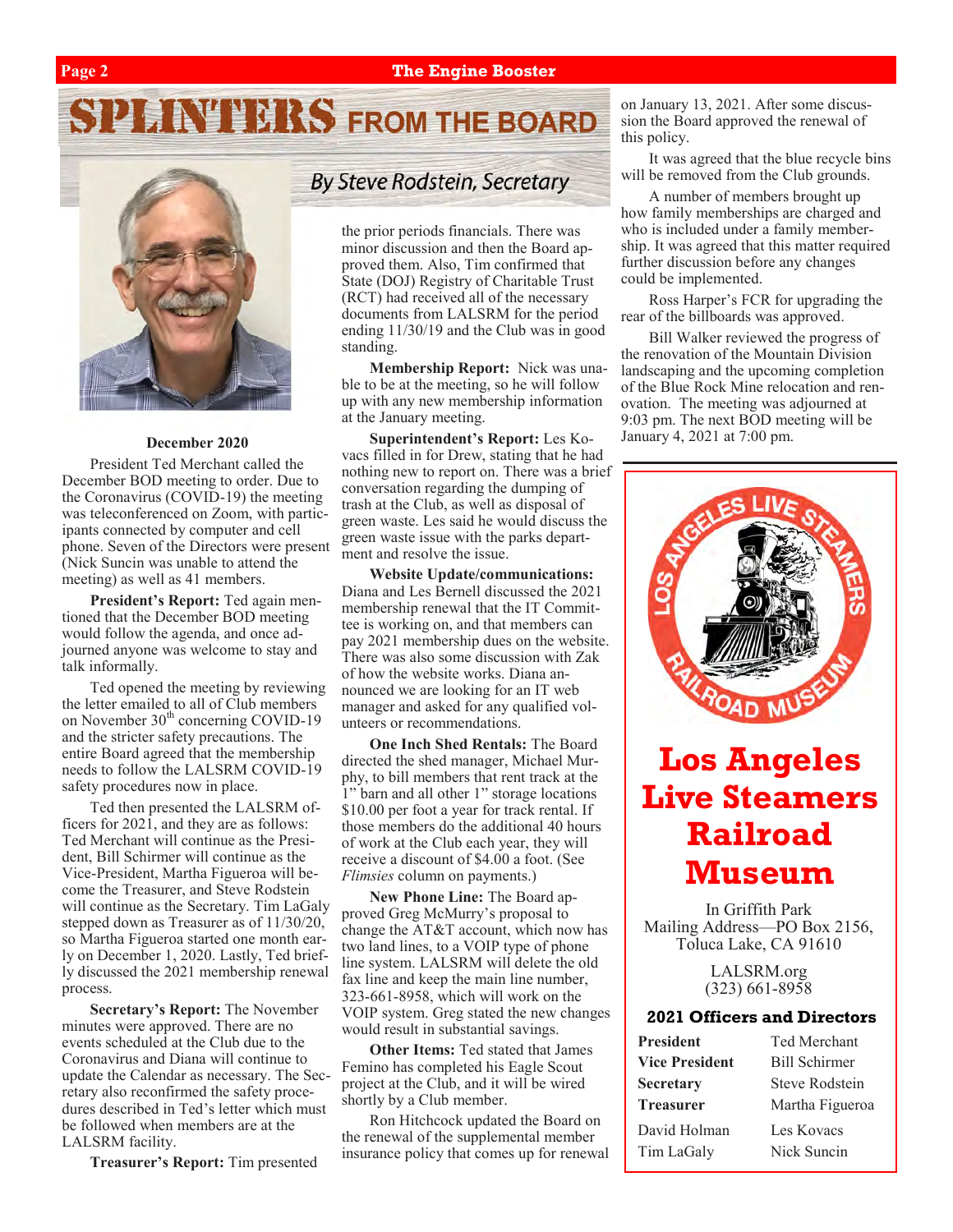### **The Engine Booster Page 3**

### **President's Message**



Hello Railroad Fans!

2020 is now coming to a close and none too soon! Our Club has been shut down for the last 10 months. COVID-19 is increasingly threatening our county. And what have we done? My answer is "PLENTY!!"

First and foremost, we conducted ourselves responsibly. We closed to the public. We eliminated all our parties. We eliminated all organized, on campus activities. We practiced physical distancing. And we wore masks and continue to do so. BUT we continued to have our monthly open Board meetings via Zoom. Each meeting was followed with a Zoom social hour, some of which lasted over two hours! Members continued coming to the campus, maintained physical distances, and independently swept leaves, mowed lawns, trimmed hedges, cleaned the Kountry Kitchen, rebuilt the retaining walls and expanded the space at the west end of Crystal Springs Drive, rebuilt the electrical shed previously known as the "dog house", supervised an Eagle Scout project

### *By Ted Merchant, President*

building a laundry shed, finished off the one inch storage barn, organized and increased the capacity of our 1 ½ inch storage barns, changed out our legacy phone line, supervised the removal of a legacy Aleppo Pine tree, supervised the pruning of five oak trees, and repaired multiple track panels (to name a few). Not bad for a bunch of guys and gals avoiding the ravages of COVID-19. LALSRM members remain united and active because they have the right stuff. Please give yourselves a pat on the back. We made it through 2020!

2021 should be a transitional year. Nothing is going to change overnight. COVID-19 is an increasing threat, especially considering the advanced age of most our members. Please pay attention to the COVID-19 related article elsewhere in this Booster. We can expect COVID-19 to become less a threat as vaccines become increasingly available. We can realistically hope for an exciting Fall Meet that celebrates trains, the conquering of the novel coronavirus and 65 consecutive years of railroading at Los Angeles Live Steamers Railroad Museum. Now I'm excited!

And that's the way it is. Stay safe. Stay well. Think railroads. And please accept my best wishes for a happy 2021. Your comments are always welcome. I'll see you at the rails.

Ted Merchant

[edwardbmerchant@gmail.com](mailto:edwardbmerchant@gmail.com)



### Caution Around the Gauge 1 Drawbridge

The gauge-1 drawbridge is 900 pounds of steel and 7,000 pounds of concrete! The balance weights may cause one to forget: this is a massive, swinging structure! The potential for someone to crush a hand, hit their head or bend the pivot point is very real, so please keep the bridge locked in the down position whenever it is not in use. Thanks in advance for your cooperation.



### **2021 Member Renewals** – We

will continue to be using the lalsrm.org website for renewal payments. You can pay by check or PayPal, same as last year. If you already have an account, simply log in and follow the prompts. If you have not paid yet for 2020, please do so before the end of December so you will not owe double in 2021.

#### **One Inch Shed Rentals** – the

track rental rate for one inch storage at the one inch barn and other barns will be \$10/ foot per year. Members can earn discounts by shed work hours; 40 hours a year will yield a 40% discount which results in a rental of \$6/foot per track per year.

Shed Rental Payments can be mailed in or dropped in the Treasure's Box in the U. P. car. All reimbursements need original receipts and approval from the Board before purchasing. Do not send anything to Bookkeeper (Sara Morris) everything must go through the Treasurer.

**Museum Ticket Booth** – will be open Sunday, January 10 and 17 from 11 am to 2 pm. You are welcome to come purchase and pickup your name badges. They are \$10 each.

**Facility Winter Maintenance** – with the leaves falling, we have quite a need for raking and cleanup through March. With the coming wind and rains, we'll also see more dirt and rocks coming down the hillside. We welcome your help, but please be safe and take proper precautions (masks, distancing, hand washing) during this winter COVID, cold and flu period.

**Propane Tanks Safety** – Please check the dates on your Propane Tanks; we cannot refill expired tanks. All propane tanks are good for 12 years then a hydrostatic and visual inspection or tank replacement is due. At Costco, propane tanks are reasonably priced. As always use "Extreme Caution" when working with or using propane. It bites real good warns Bill Schirmer.

**Museum Dumpster** – please do not bring trash from home and put in our dumpster. We have very specific guidelines from the Park what we can dump, especially in the green waste containers.